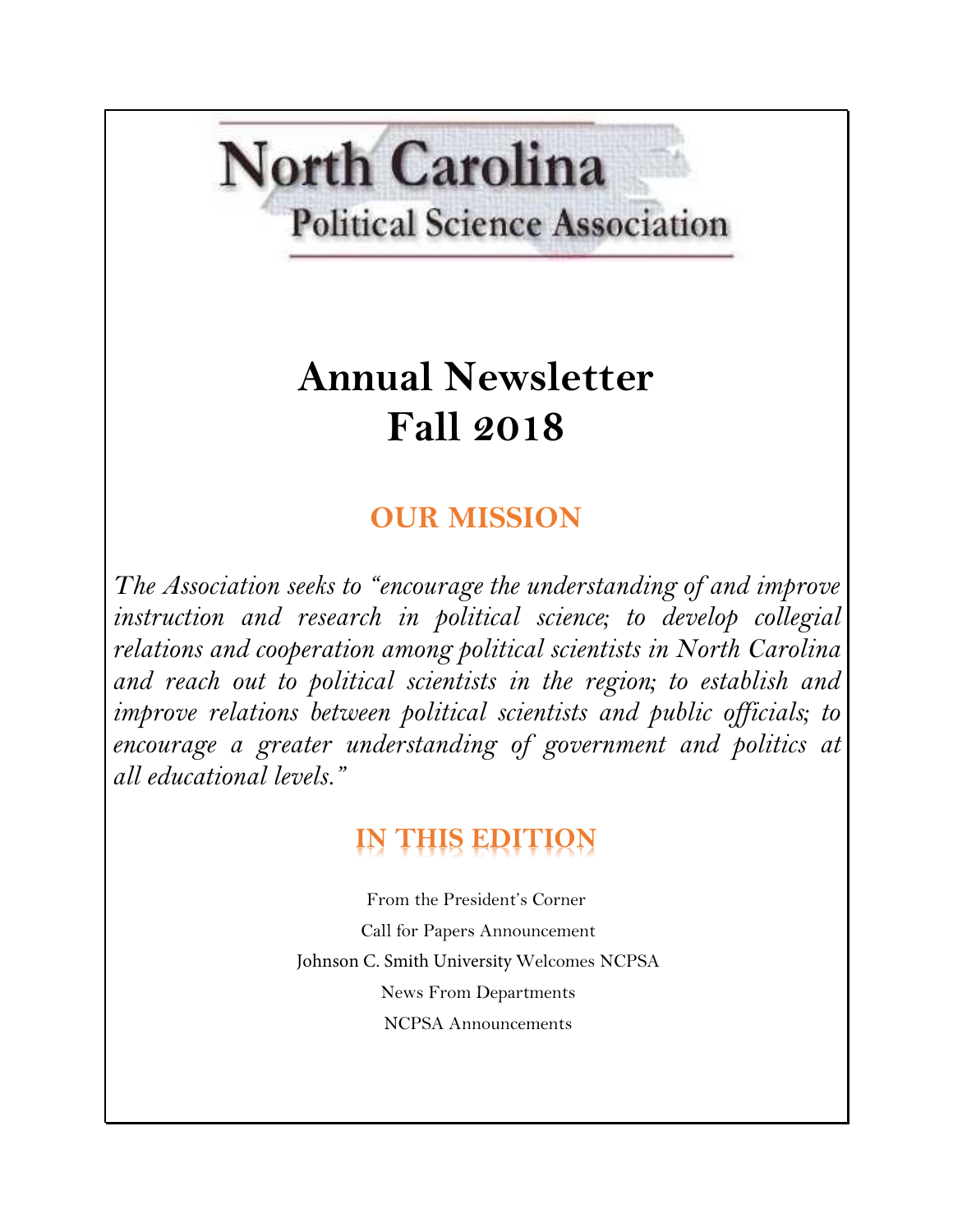#### **EXECUTIVE COUNCIL**

#### **President**

Whitney Ross Manzo Meredith College

#### **President-elect**

Terza S. Lima-Neves Johnson C. Smith Universit**y**

#### **Vice President**

Elizabeth Fournier Saint Augustine's University

#### **Treasurer**

 Andrew Taylor North Carolina State University

> **Secretary** Jeffrey Martinson Meredith College

**Past President**  Beth Wemlinger Salem College

**At-Large Members**  Jason Giersch UNC Charlotte

Magdalena Krajewska Wingate University

> **Award Committee Chairpersons**

**Oral Parks Memorial Award Best Faculty Paper** Magdalena Krajewska

**Fidelity Investments Best Graduate Paper Award** 

**Troutman-Rainey Undergraduate Paper Award**  Jason Giersch

## **From the President's Corner...**

I hope this finds you settling nicely into the fall semester. I also hope that you and yours - and especially your syllabi! - emerged safely from Hurricane Florence.

Earlier this year we had the opportunity to hold our 47th annual conference at Meredith College in Raleigh. We had a great variety of presentationsfrom facultyand students from 17 different institutions and a strong undergraduate presence. We also welcomed Dr. Tom Brunell of the Universityof Texas at Dallas for an interesting and timely keynote on the currentstateof gerrymandering law. Please see the pictures from this conference in this newsletter in the department news section.

I would like to encourage you to attend the upcoming North Carolina Political Science Association Conference on February 22nd, 2018. This conference will be held at Johnson C. Smith University in Charlotte and we hope to have a large number of undergraduate, graduate, and faculty presentations from a variety of areas including American politics, comparative politics, international relations, political theory, public policy, and public administration. The call for papers can be found in this newsletter. Our conferences are always a great opportunity for students to present their research and learn how to engage in the academic community. We also offer an institutional membership for \$150. With this membership you receive discounted conference fees for students and faculty.

Additionally,at each year's conference we give out awards that recognize research that contributes to the field of political science. There are awards for both undergraduate and graduate studentswho present at the conference, eithers sole-authored works or coauthored research with other student(s). We also have a faculty best paper award. We hope you will encourage your students to present their work at NCPSA's friendly and collaborative conference.

Whitney Ross Manzo, *NCPSA President*

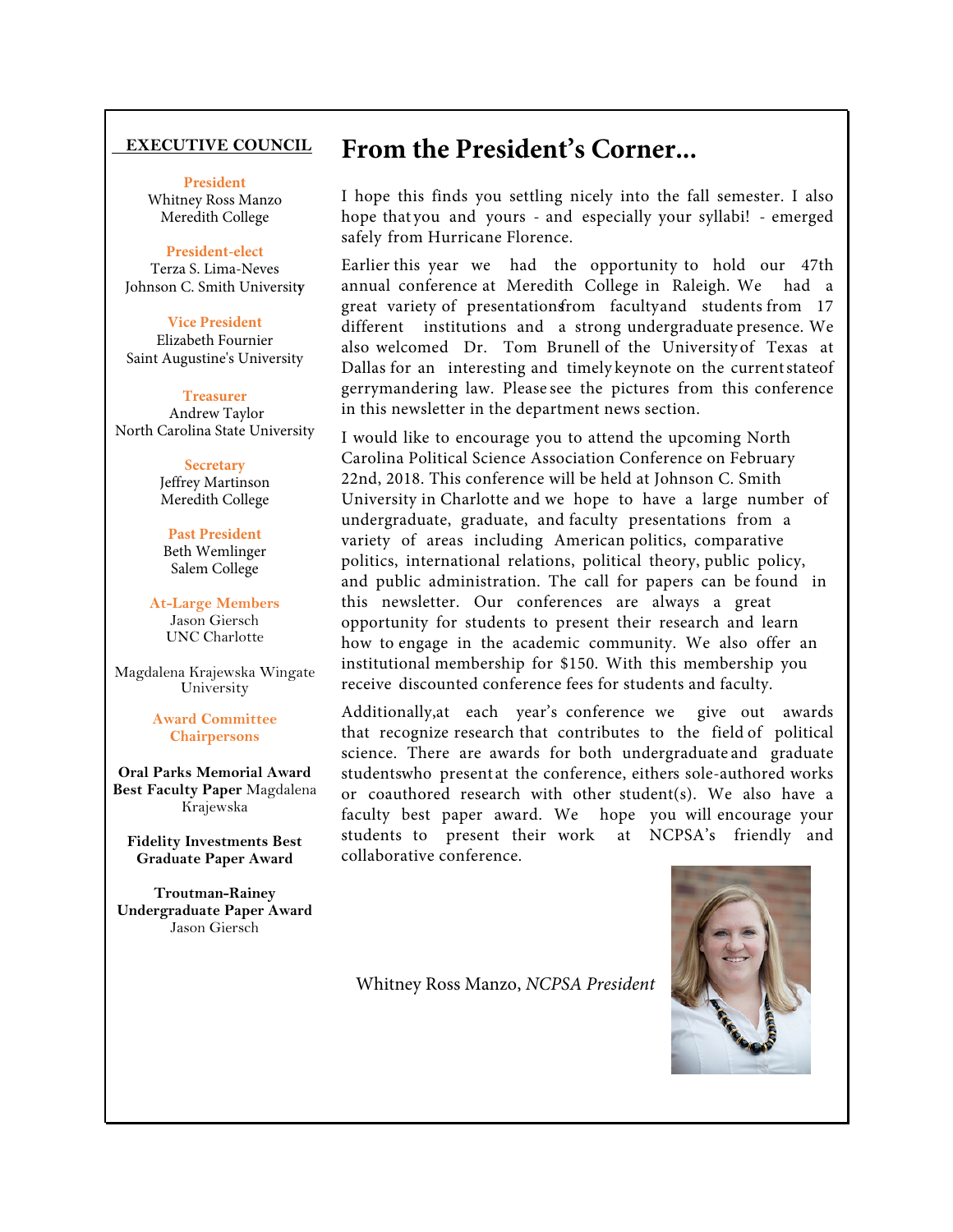# **North Carolina Political Science Association**

## **CALL FOR PAPERS**

Annual Meeting of The North Carolina Political Science Association

FEBRUARY 22, 2019

## JOHNSON C. SMITH UNIVERSITY

The North Carolina Political Science Association is pleased to announce it will host its 48th Annual Meeting on Friday, February 22, 2019 at Johnson C. Smith University in Charlotte, NC. We welcome paper and poster submissions from all political science fields, as well as full panel and roundtable proposals. Additionally, we welcome paper submissions from scholars from related fields who are exploring questions of interest and relevance to political science. Faculty members, graduate and undergraduate students are all strongly encouraged to submit proposals for presentation.

Information about registration will be forthcoming via out website, www.ncpsa.net. If you would like to submit a proposal, please click:

https://goo.gl/forms/7tdWKkFBaLyPNLMF2.

### DEADLINE FOR PROPOSALS

December 3, 2018

Questions?

Please contact 2019 Program Chair Terza Lima-Neves at tlneves@jcsu.edu or NCPSA President Whitney Ross Manzo at wrmanzo@meredith.edu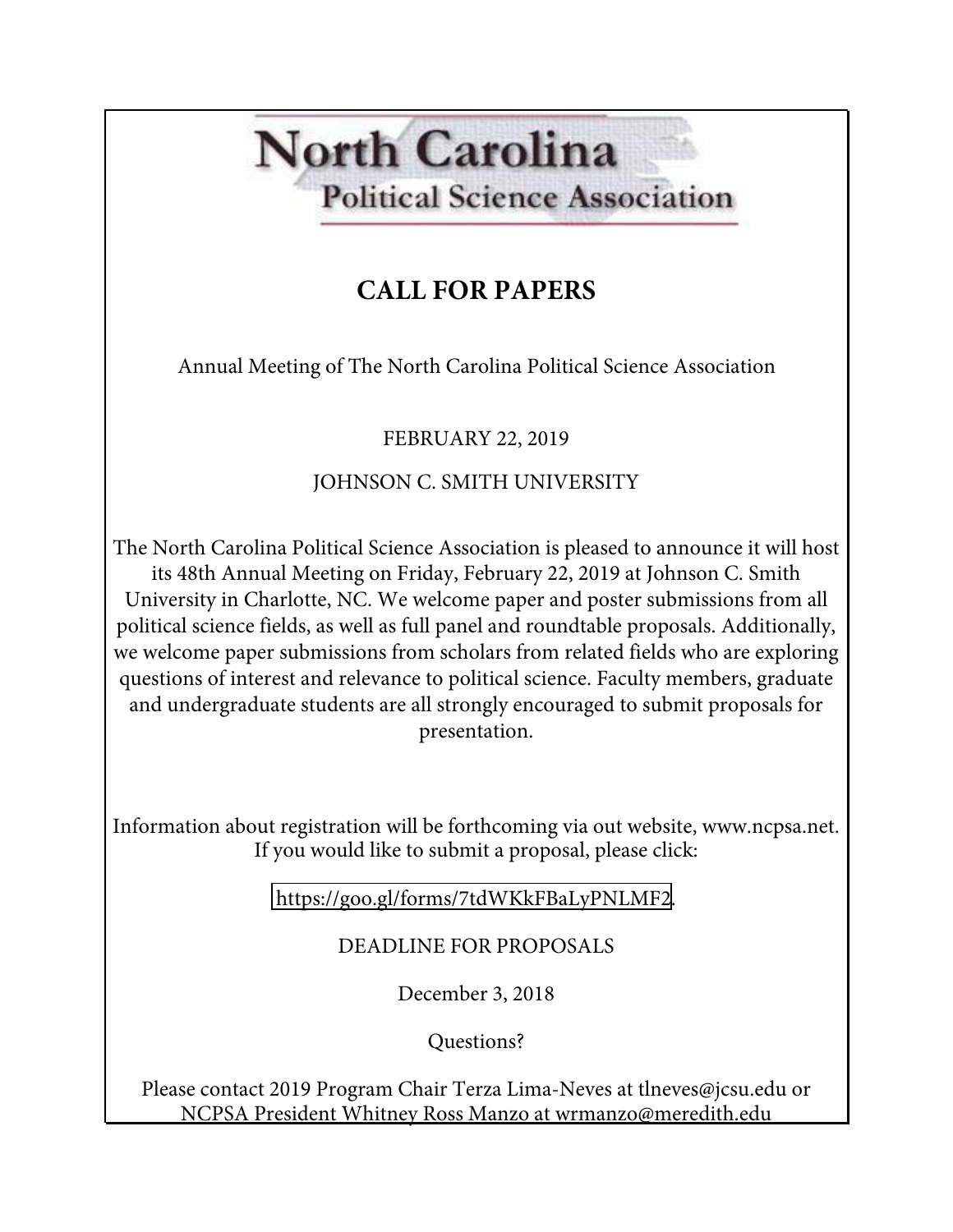

Founded in 1867, Johnson C. Smith University is an independent, close-knit urban university in Charlotte, N.C. with a growing national reputation for integrating liberal arts with the sciences and technology in ways that empower tomorrow's diverse entrepreneurial citizens and leaders. Offering 23 fields of study, including a master's degree in social work, to more than 1,400 students from a variety of ethnic, socioeconomic and geographic backgrounds, the university's excellent academic programs focus on servant leadership, civic engagement and global responsibility.

U.S. News & World Report ranked JCSU fifth among the Top 10 Most Diverse HBCUs in America (2015). Ranked 18th among 100+ HBCUs by U.S. News & World Report in 2017.

Global Citizens Initiative: One Passport for Each Admitted Student Sustainability Village promotes environmental initiatives on campus and utilizes our raised bed gardens, greenhouses and aquaponics system for community education.

Rosa Parks Farmers Market, the result of a public-private partnership with JCSU, makes fresh, healthy produce available to the underserved Northwest Corridor.

THE PROGRAM IN POLITICAL SCIENCE AT JCSU

The political science major is designed to provide students with an in-depth understanding of the philosophical and practical issues associated with political systems, institutions and organization, political participation and governance as well as to encourage critical thinking about the nature of citizenship, rights, and duties in the modern world. The program aims to fulfill the University's purpose of producing graduates who can communicate effectively, think critically, learn independently and demonstrate competence in the field of political science while being responsible global citizens.

In addition to a rigorous and innovative curriculum as well as dedicated faculty who are experts in the field, our program also includes the Political Science Student Association, composed of student leaders who are actively involved in campus and community organizations. Our students participate in various internship opportunities at local and federal levels of governments, including the Bipartisan Congressional Historically Black Colleges and Universities Caucus working in Washington, D.C. Graduates of our program have gone on to pursue their graduate and professional degrees at noted institutions in the likes of Wake Forest University, Howard University, American University, Yale University, and the University of Southern California to name a few.

Given the University's focus on global engagement and citizenship, our faculty have led student travel abroad trips, most recently to Brazil in 2014 and Cabo Verde in 2017. In turn, we have also partnered with local organizations such as No Backpack Day Organization and Cape Verdeans of the Carolinas association for service learning projects and to host official visits by global leaders such as Liberia's Nobel Peace Prize Laureate Leymah Gbowee (2015), Ligia Dias Fonseca, the First Lady of Cabo Verde (2017), Carlos Veiga, Cabo Verde's Ambassador to the United States (2017), and the former First Lady of Zambia, Maureen Mwanawasa (2018). These initiatives ensure that our students receive a well-rounded and diverse college experience.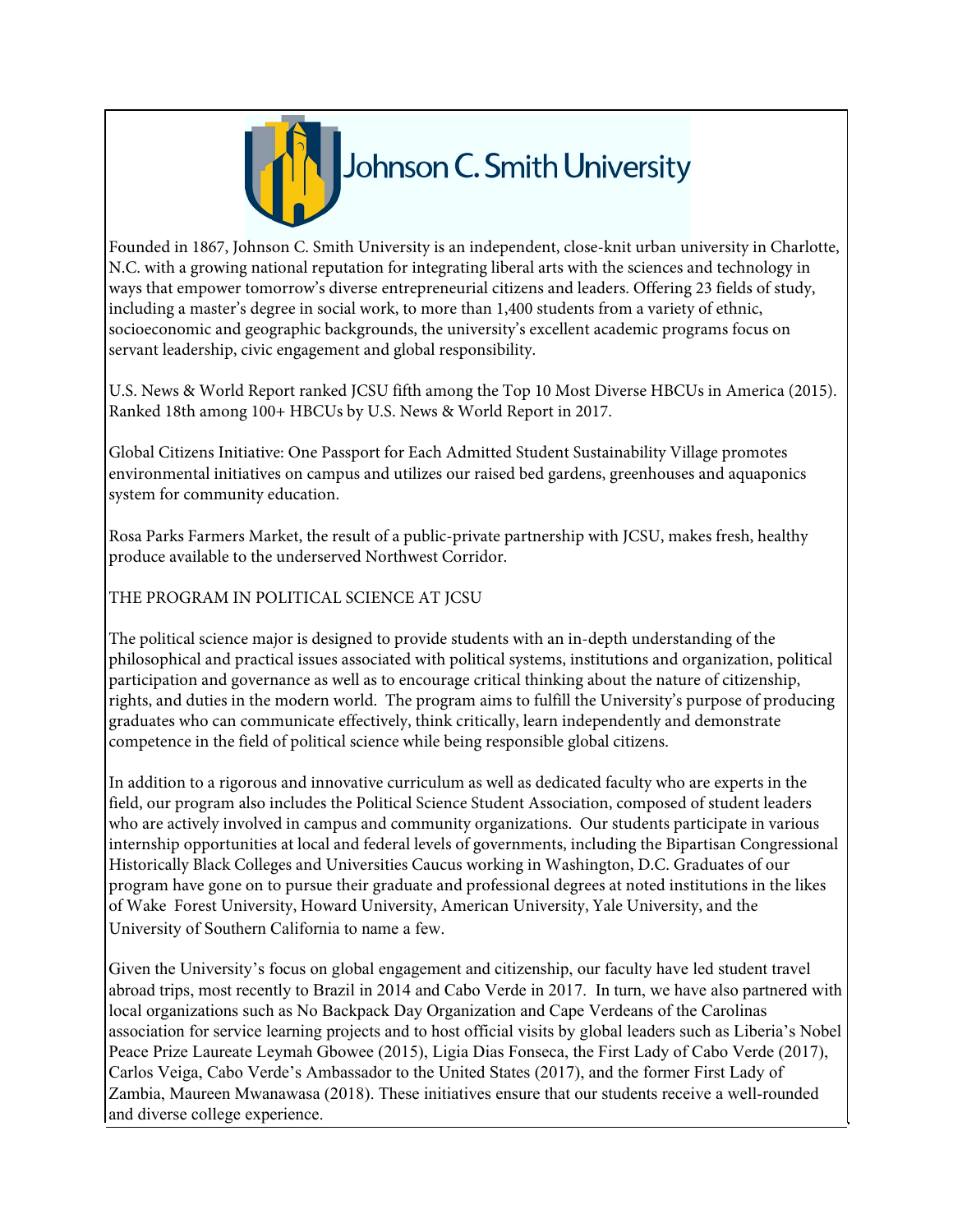## **NEWS FROM DEPARMENTS**

The following items were submitted by members for publication in the newsletter. Thank you for your contributions!

#### DUKE UNIVERSITY

Bruce Jentleson received the 2018 Joseph J. Kruzel Memorial Award for Distinguished Public Service from the American Political Science Association. The Kruzel award recognizes distinguished service in national security affairs both in scholarship and in public service. The award has only been given six times since 1997. It honors the memory of Joseph Kruzel, a political science professor and public servant who died in a vehicle accident outside Sarajevo while serving as a diplomat working on the Balkans peace talks. "I am deeply grateful for this award," Jentleson said. "I knew Joe Kruzel, and worked some with him both in our academic positions and while in the Clinton Administration State Department. It is a real honor to receive an award memorializing his achievements and public service."

Read original article here: http://sanford.duke.edu/articles/jentleson-honored-scholarshippublic-service

Publications:

**John Aldrich and John Griffin**, *Why Parties Matter: Political Competition and Democracy in the American South*. University of Chicago Press.

**Nathan Jensen and Edmund Malesky**, *Incentives to Pander: How Politicians Use Corporate Welfare for Political Gain*. Cambridge University Press.

**Michael Munger**, *Tomorrow 3.0: Transaction Costs and the Sharing Economy*. Cambridge University Press.

#### LIVINGSTONE COLLEGE

**Chris White** was granted tenure and promoted to Associate Professor following the 2017-2018 academic year. He will present his current working paper titled "Security Arrangements and International Migration: The Case of NATO and the European Migrant Crisis" at the Southwestern Social Science Association (SSSA) annual conference in Orlando, FL in October 2018.

**M.J. Simms-Maddox** is on leave for the Fall 2018 semester to promote her trilogy of fiction books (*Priscilla*, *Mystery in Harare*, and *Three Metal Pellets*), which includes participating in the South African Book Fair in Johannesburg.

**Wyndham Whynot** participated in the NEH Summer Institute focused on the premodern history of the Mediterranean at Saint John's University of Minnesota.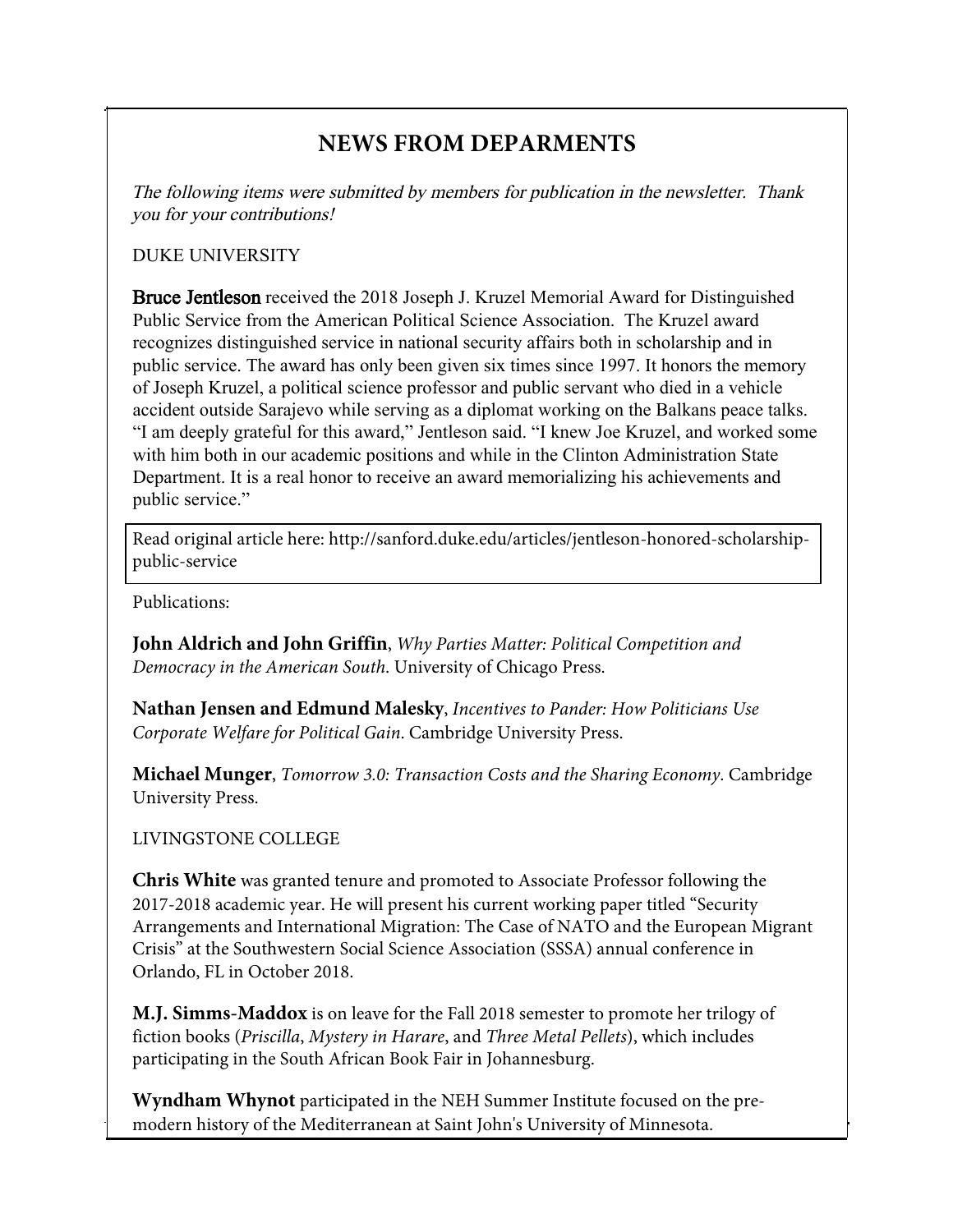### **NEWS FROM DEPARMENTS (CONTINUED)**

#### MEREDITH COLLEGE

Some pictures from the 2018 Conference:



*Best Undergraduate Paper Award presented to Cristal Villalobos (Meredith College) by Jason Giersch (UNCC) for "Public Opinion of Voter Identifications in North Carolina".*





*Best Graduate Paper Award presented to Faith M. Butta (UNCC) by Mary Jo Shepherd (UNCC) for"Life After the Uniform: Women Veterans and Voter Turnout in Presidential Elections".*



*Best Faculty Paper Award presented to Charles Prysby (UNCG) by Elizabeth Wemlinger (Salem College) for "Changing Electoral Patterns in the American South".*

The latest edition of The Meredith Poll, directed by **David McLennan** and **Whitney Ross Manzo**, found North Carolinians are enthusiastic about voting on November 6, but they are also not well informed about the state's proposed constitutional amendments. Meredith College students administer the survey as part of the College's commitment to civic engagement.

Read the full article here: https://www.meredith.edu/news/meredith-poll-shows-northcarolinians-enthusiasm-for-voting-confusion-about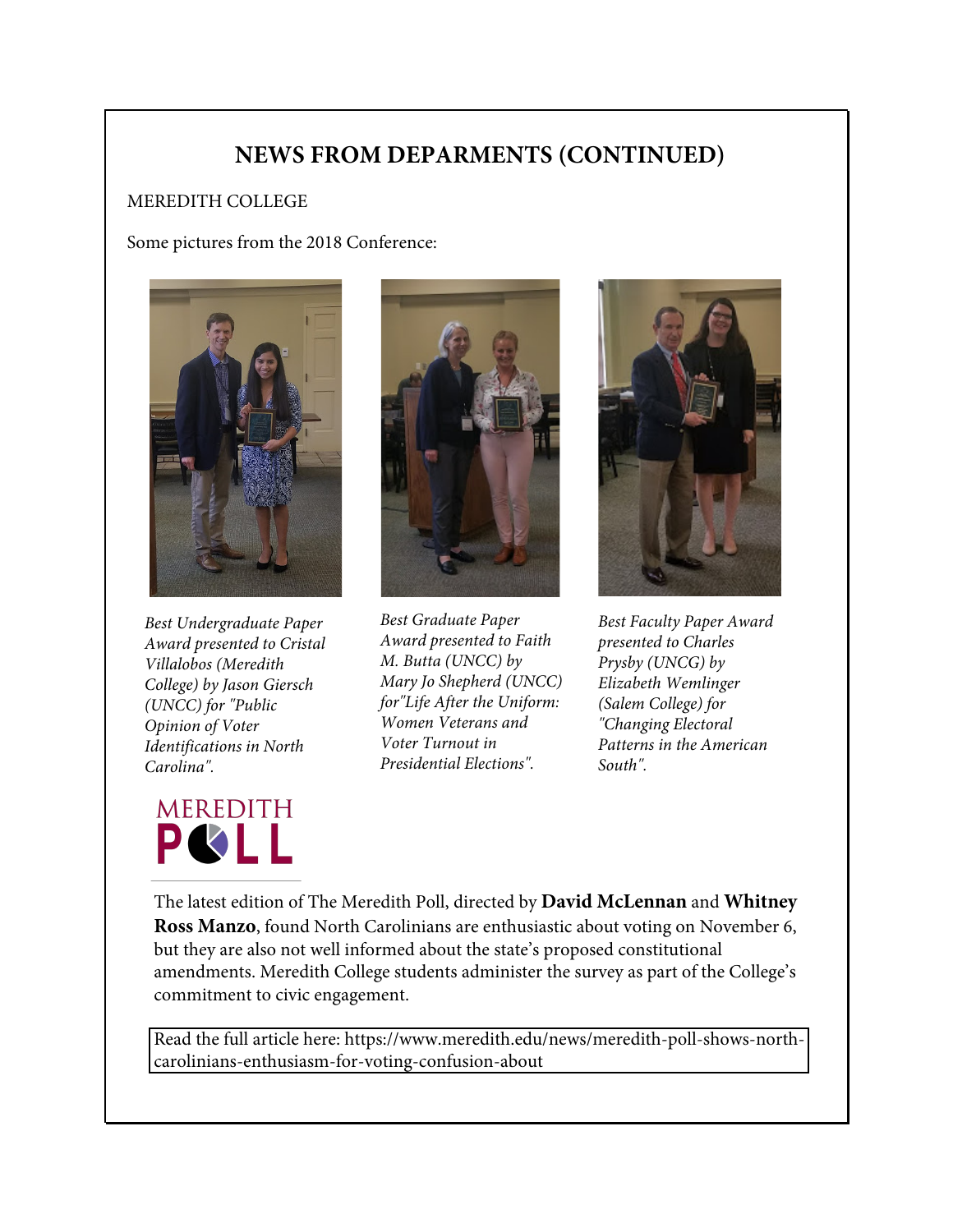## **NEWS FROM DEPARMENTS (CONTINUED)**

#### METHODIST UNIVERSITY

The Political Science Department of Methodist University in Fayetteville, NC, is pleased to announce having received a \$100,000 donation to the department by Dr. Kuocheng Wang, MD, of New York City, NY. Dr. Wang made the donation this past summer.

Department Chair Dr. **Andrew Ziegler** says Dr. Wang made the donation to honor the first two political science faculty members at then Methodist College: Dr. **John O. Tobler** and Wang's father Dr. **King Ching Wang**.

Dr. King Ching Wang arrived in the US ahead of his family in the 1950s and took the political science faculty position at then Methodist College in 1966. When Wang's family joined him at Fayetteville, his colleague, Dr. John O. Tobler, ensured Wang's son, Kuocheng, received lessons in English and could enroll in Methodist College. Kuocheng also lived with the Tobler's in their home for an extended period. Later, when Dr. King Ching Wang was ill, Dr. Tobler and his wife cared for him in their home.

Dr. Kuocheng Wang's donation created two endowed student scholarships for political science majors and an endowed political science program support fund.

Methodist University and the Political Science Department are proud to honor these two founding faculty members, Dr. John O. Tobler and Dr. King Ching Wang, and we are grateful to Dr. Wang's son, Dr. Kuocheng Wang, for his generous donation, which made this commemoration possible.

NORTH CAROLINA CENTRAL UNIVERSITY

**Rolin Mainuddin**, "Grappling with the Arab-Israeli Conflict at an Historically Black College and University: Reflections on an Accidental Journey," in Rachel S. Harris, ed., Teaching the Arab-Israeli Conflict (Wayne State University Press), forthcoming. Also, "The European Refugee Crisis and Security Challenges," at the Annual Meeting of the International Studies Association, 2018. Dr. Mainuddin also attended the Annual Meeting of the International Association for Intelligence Education, Macquarie University, Sydney, and completed "Strategic Foresight Certificate Workshop" conducted by Globalytica.

UNIVERSITY OF NORTH CAROLINA AT CHARLOTTE Publications:

**Mary Jo McGowen Shepherd**, *Campaign Finance Complexity: Before Campaigning Retain an Attorney*. Lexington Books.

**Beth Elise Whitaker** and **John F. Clark**, *Africa's International Relations: Balancing Domestic and Global Interests*. Lynne Rienner Publishers.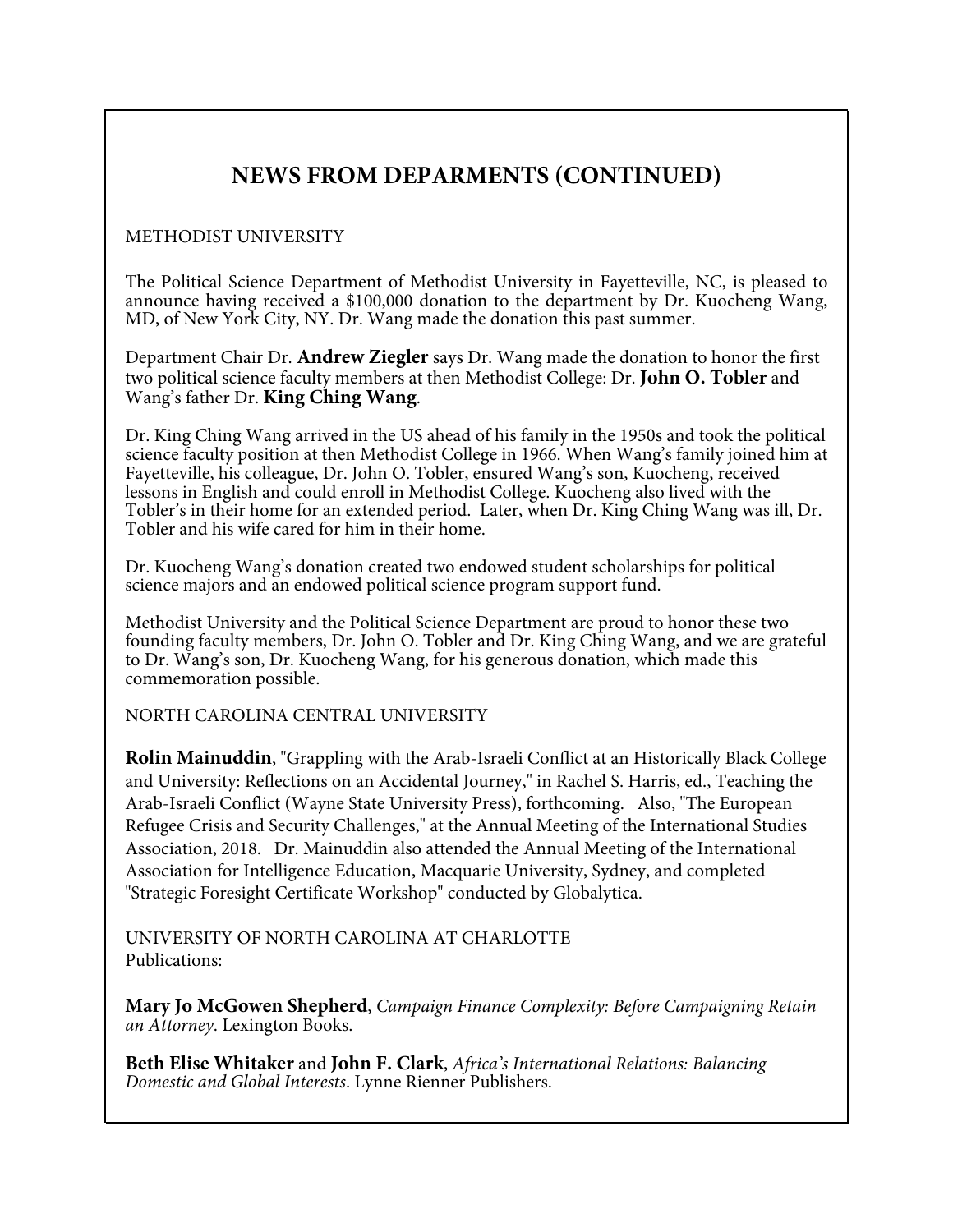## **NEWS FROM DEPARMENTS (CONTINUED)**

#### UNIVERSITY OF NORTH CAROLINA AT GREENSBORO

Professor **Jerry Pubantz** attended the 17th annual academic conference on North America Studies convened in Finland at the University of Helsinki in May 2018. He was offered to present a paper to a panel dedicated to "Presidential Politics and Clashing Ideologies."

Professor **Fabrice Lehoucq** completed an article, "The Age of Classical Electoral Governance: The Nineteenth Century in the Americas," to be published in Eduardo Posado-Carbó and Andrew Robertson, eds., The Oxford Handbook of Revolutionary Elections in the Americas, forthcoming.

Professor **Robert Griffiths** retired at the end of the Spring semester. He had been teaching comparative and international politics since joining the university in 1986.

Professor **Linda Brady** retired at the end of the Spring Semester. Professor Brady, the former Chancellor of UNCG, came to the university in 2008 to lead the institution. In 2015, she retired from her position and returned to the political science classroom where her career began. She has been teaching international negotiation to undergraduate students for the past three years.

Two new professors joined the department in August, Dr. **Michael Broache** and Dr. **Patrick Giamario**. Dr. Broache's teaching and research focuses on international relations, international law, and political violence, with a substantive emphasis on the International Criminal Court and a regional focus on sub-Saharan Africa. Dr. Broach earned a PhD in Political Science from Columbia University (2015). Dr. Giamario received his PhD from Johns Hopkins University in 2018. Patrick is a political theorist whose research and teaching focus on contemporary democratic theory, critical theory, the history of political thought, and aesthetics. He is currently completing his first book project, The Politics of Laughter, which turns to Thomas Hobbes, Immanuel Kant, Theodor Adorno, and Ralph Ellison to illuminate how experiences of laughter shape our shared political life. Patrick is the author of articles published in Political Research Quarterly and Angelaki as well as of a book review in Contemporary Political Theory. Prior to coming to UNCG, Patrick was graduate fellow in the Alexander Grass Humanities Institute and the Project on American Pluralism at Johns Hopkins.

**Greg McAvoy** is the new department chair at UNCG. He took over for Bill Crowther in August 2018 when Bill finished his second term as chair. After a semester on research assignment, Bill will be returning to the department to teach comparative politics.

\*\*\*\*\*\*\*\*\*\*\*\*\*\*\*\*\*\*\*\*\*\*\*\*\*\*\*\*\*\*\*\*\*\*\*\*\*\*\*\*\*\*\*\*\*\*\*\*\*\*\*\*\*\*\*\*\*\*\*\*\*\*\*\*\*\*\*\*\*\*\*\*\*\*\*\*\*\*\*\*\*